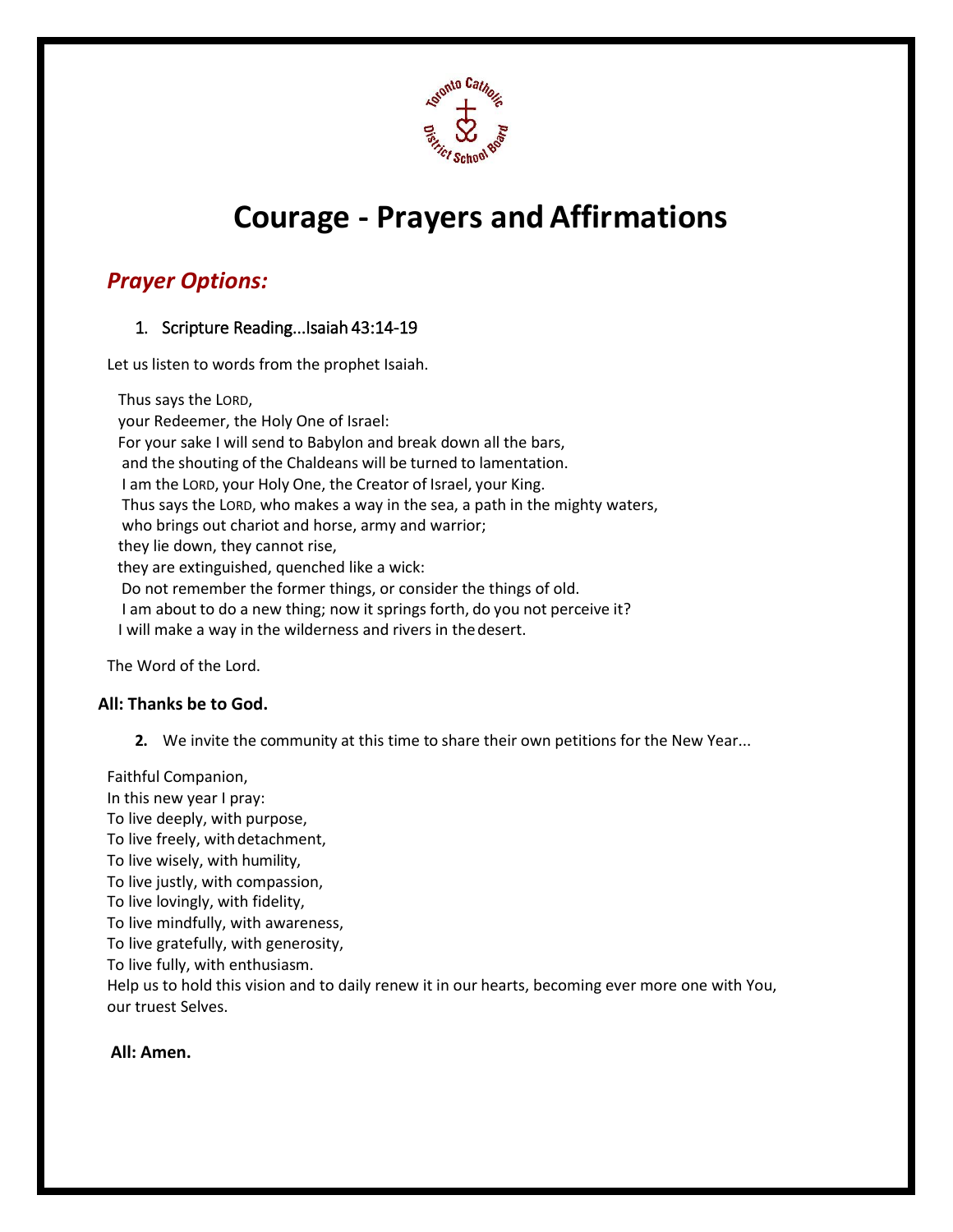## **3. Out of the Ordinary**

Mary, the mother of Jesus is role model of **courage**. She brought Jesus into the world even though she was very young. She trusted in God's plan for her. She had to leave her country until it was safe to return to her home in Nazareth. So this month, let us say a special prayer to Mary, who gave birth to Jesus, raised Him with a mother's care, and followed Him in faith.

Hail Mary Full of grace, The Lord is with you. Blessed are you among women the fruit of your womb, Jesus. Holy Mary, mother of God, Pray for us sinners now and at the hour of our death. **Amen**

**4.** Since the days are short this month and darkness comes early, when I turn on a lamp or a light, I will make that a cue and reminder to practice faith in my daily life. Lord, help me to have courage to believe that You will help me see and reach the "light at the end of the tunnel". **Amen.**

## **5. Serenity Prayer**

God grant me the serenity to accept the things I cannot change; courage to change the things I can; and wisdom to know the difference.

Living one day at a time; Enjoying one moment at a time; Accepting hardships as the pathway to peace; Taking, as He did, this sinful world as it is, not as I would have it; Trusting that He will make all things right if I surrender to His Will; That I may be reasonably happy in this life and supremely happy with Him Forever in the next. **Amen**.

*--*Reinhold Niebuhr